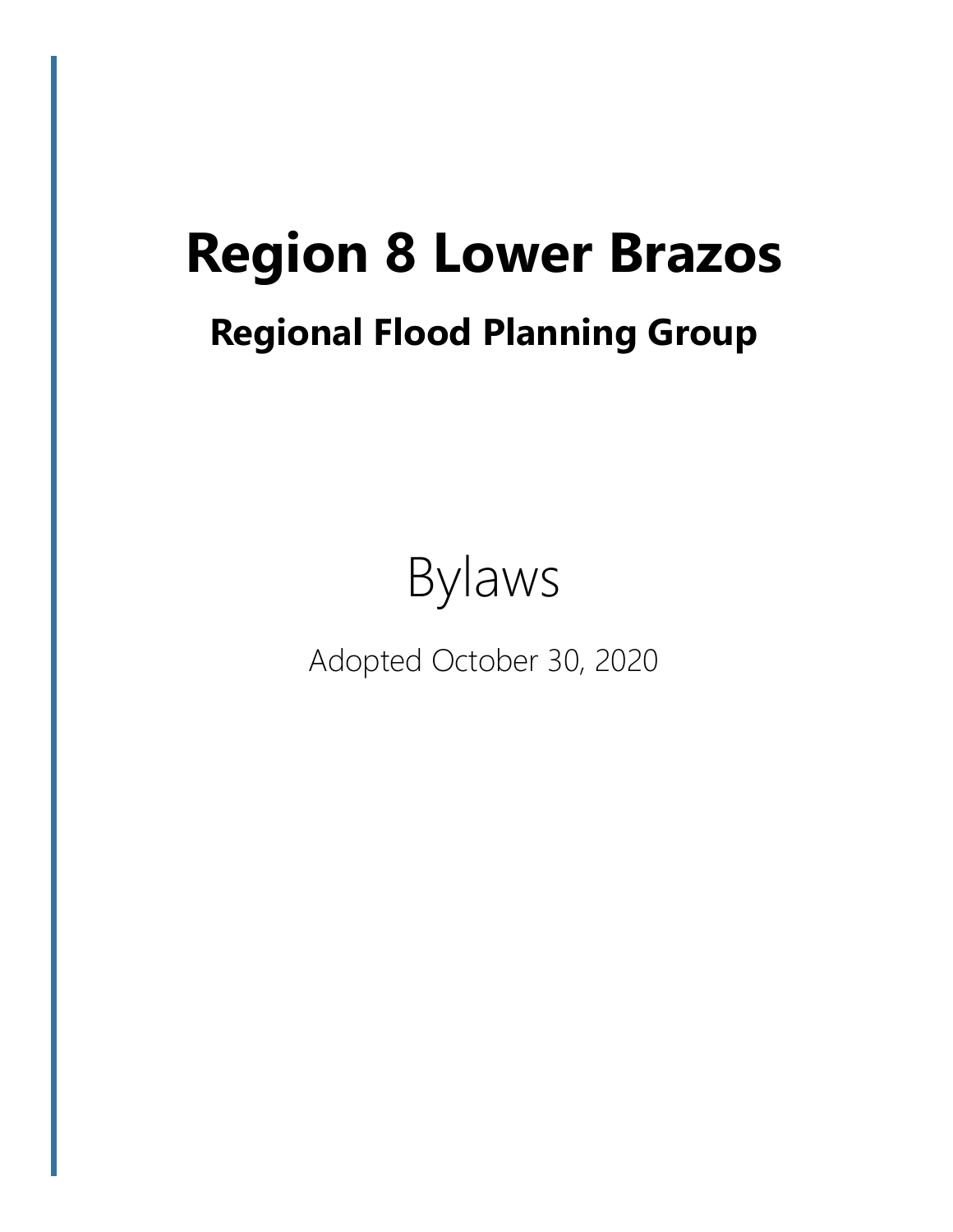*(page is intentionally left blank)*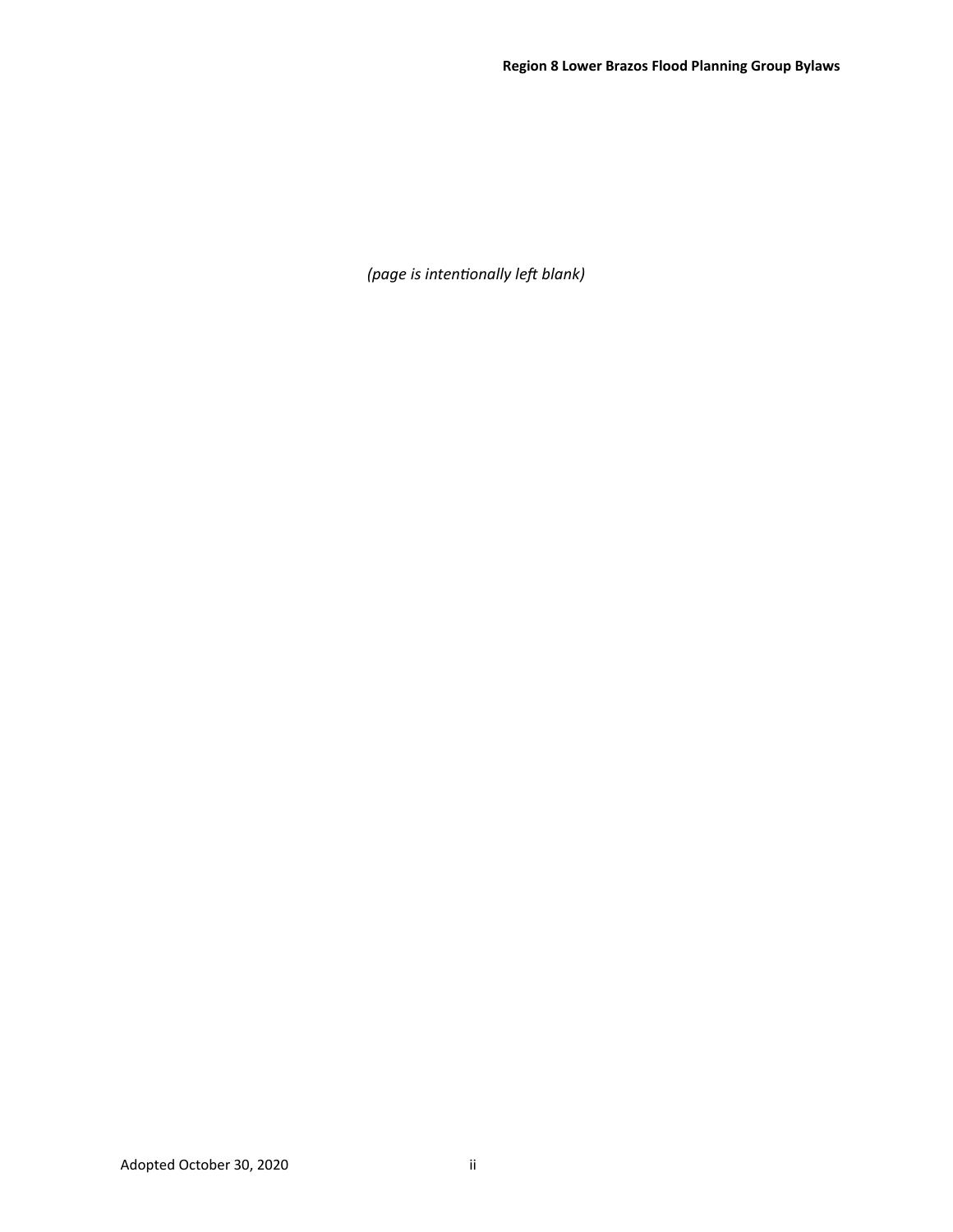## **Table of Contents**

| <b>ARTICLE I.</b>    |  |
|----------------------|--|
| Section 1            |  |
| Section 2            |  |
| <b>ARTICLE II.</b>   |  |
| <b>ARTICLE III.</b>  |  |
| <b>ARTICLE IV.</b>   |  |
| <b>ARTICLE V.</b>    |  |
| Section 1            |  |
| Section 2            |  |
| Section 3            |  |
| Section 4            |  |
| Section 5            |  |
| Section 6            |  |
| Section 7            |  |
| <b>ARTICLE VI.</b>   |  |
| Section 1            |  |
| Section 2            |  |
| Section 3            |  |
| <b>ARTICLE VII.</b>  |  |
|                      |  |
| <b>ARTICLE VIII.</b> |  |
| Section 1            |  |
| Section 2            |  |
| Section 3            |  |
| Section 4            |  |
| Section 5            |  |
| Section 6            |  |
| Section 7            |  |
| <b>ARTICLE IX.</b>   |  |
| Section 1            |  |
| Section 2            |  |
| Section 3            |  |
| Section 4            |  |
| Section 5            |  |
| Section 6            |  |
| Section 7            |  |
| Section 8            |  |
| <b>ARTICLE X.</b>    |  |
| Section 1            |  |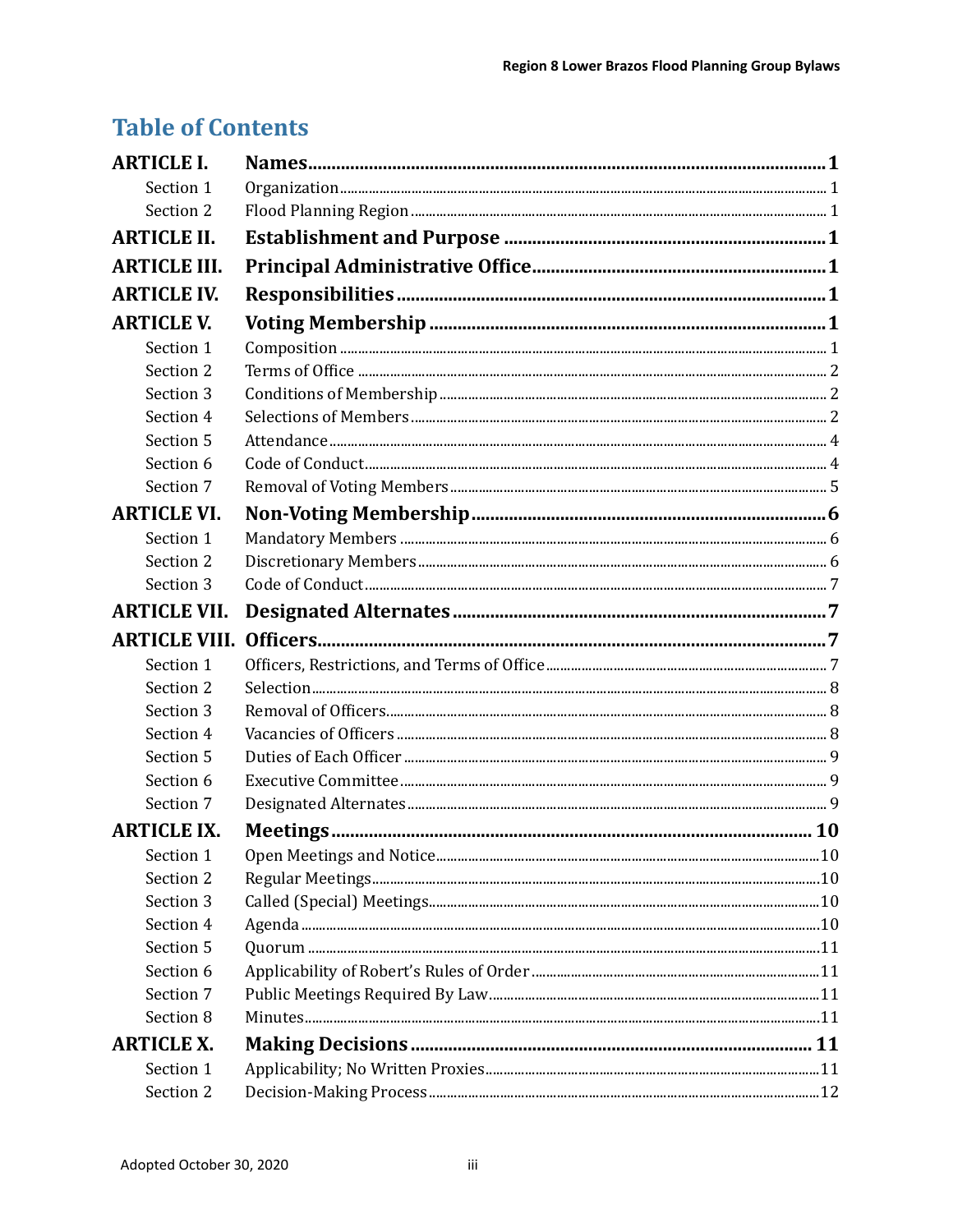| Section 3           | Approving Recommended Flood Management Evaluations (FME), Flood<br>Management Strategies (FMS), and Flood Mitigation Projects (FMP) 12 |  |
|---------------------|----------------------------------------------------------------------------------------------------------------------------------------|--|
| Section 4           |                                                                                                                                        |  |
| <b>ARTICLE XI.</b>  |                                                                                                                                        |  |
| Section 1           |                                                                                                                                        |  |
| Section 2           |                                                                                                                                        |  |
| Section 3           |                                                                                                                                        |  |
| <b>ARTICLE XII.</b> |                                                                                                                                        |  |
| Section 1           |                                                                                                                                        |  |
| Section 2           |                                                                                                                                        |  |
| Section 3           |                                                                                                                                        |  |
| Section 4           |                                                                                                                                        |  |
| Section 5           |                                                                                                                                        |  |
| Section 6           |                                                                                                                                        |  |
|                     |                                                                                                                                        |  |
|                     |                                                                                                                                        |  |
|                     |                                                                                                                                        |  |
|                     |                                                                                                                                        |  |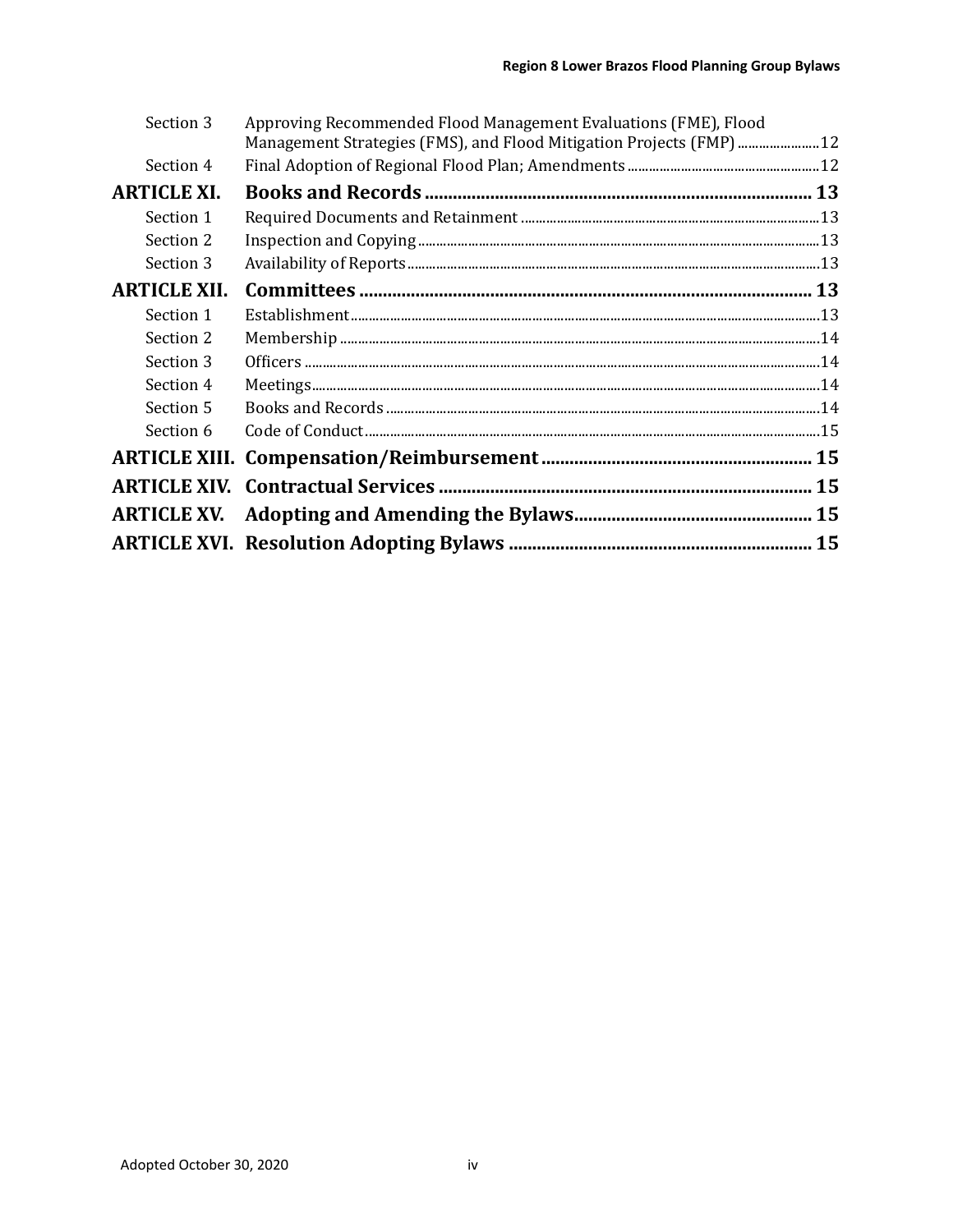## <span id="page-4-2"></span><span id="page-4-1"></span><span id="page-4-0"></span>**ARTICLE I. Names**

#### **Section 1 Organization**

The official name of this organization shall be the "Region 8 Lower Brazos Regional Flood Planning Group" (hereinafter "Region 8 Lower Brazos RFPG").

#### **Section 2 Flood Planning Region**

The official name and boundaries of the flood planning region designated by the Texas Water Development Board (hereinafter "TWDB") in accordance with Senate Bill 8 of the 86th Regular Texas Legislature on April 9, 2020 , shall be the "Region 8 Lower Brazos Flood Planning Region" (hereinafter "Region 8 Lower Brazos FPR").

#### <span id="page-4-3"></span>**ARTICLE II. Establishment and Purpose**

The Region 8 Lower Brazos RFPG was established by the TWDB on October 1, 2020, through the designation of initial flood planning group members. The purpose of the Region 8 Lower Brazos RFPG is to carry out the responsibilities placed on regional flood planning groups as required by Texas Water Code Chapter 16 and TWDB rules, including 31 Texas Administrative Code (TAC) Chapters 361 and 362.

## <span id="page-4-4"></span>**ARTICLE III.** Principal Administrative Office

The principal administrative office of the Region 8 Lower Brazos RFPG shall be the principal business offices of the planning group sponsor, Brazos River Authority, 4600 Cobbs Drive, Waco, TX 76710. The administrative officer of the Region 8 Lower Brazos RFPG for purposes of the Texas Open Records Act shall be an individual designated by the planning group sponsor. The Chair of the Region 8 Lower Brazos RFPG shall ensure that the mailing address and physical address of the principal office and administrative officer are provided to all members of the Region 8 Lower Brazos RFPG and the Executive Administrator of the TWDB.

## <span id="page-4-5"></span>**ARTICLE IV. Responsibilities**

The Region 8 Lower Brazos RFPG shall have the responsibility for performing the functions defined in Texas Water Code, Chapter 16 and in 31 TAC Chapters 361 and 362 related to regional flood planning for the Region 8 Lower Brazos FPR. Foremost among those responsibilities shall be the development of a regional flood plan for the Region 8 Lower Brazos FPR that identifies flood risks, establishes flood mitigation and floodplain management goals, and recommends evaluations, strategies, and projects to reduce flood risks.

## <span id="page-4-7"></span><span id="page-4-6"></span>**ARTICLE V. Voting Membership**

#### **Section 1 Composition**

The initial voting members of the Region 8 Lower Brazos RFPG shall be comprised of the ini�al flood planning group members as designated by the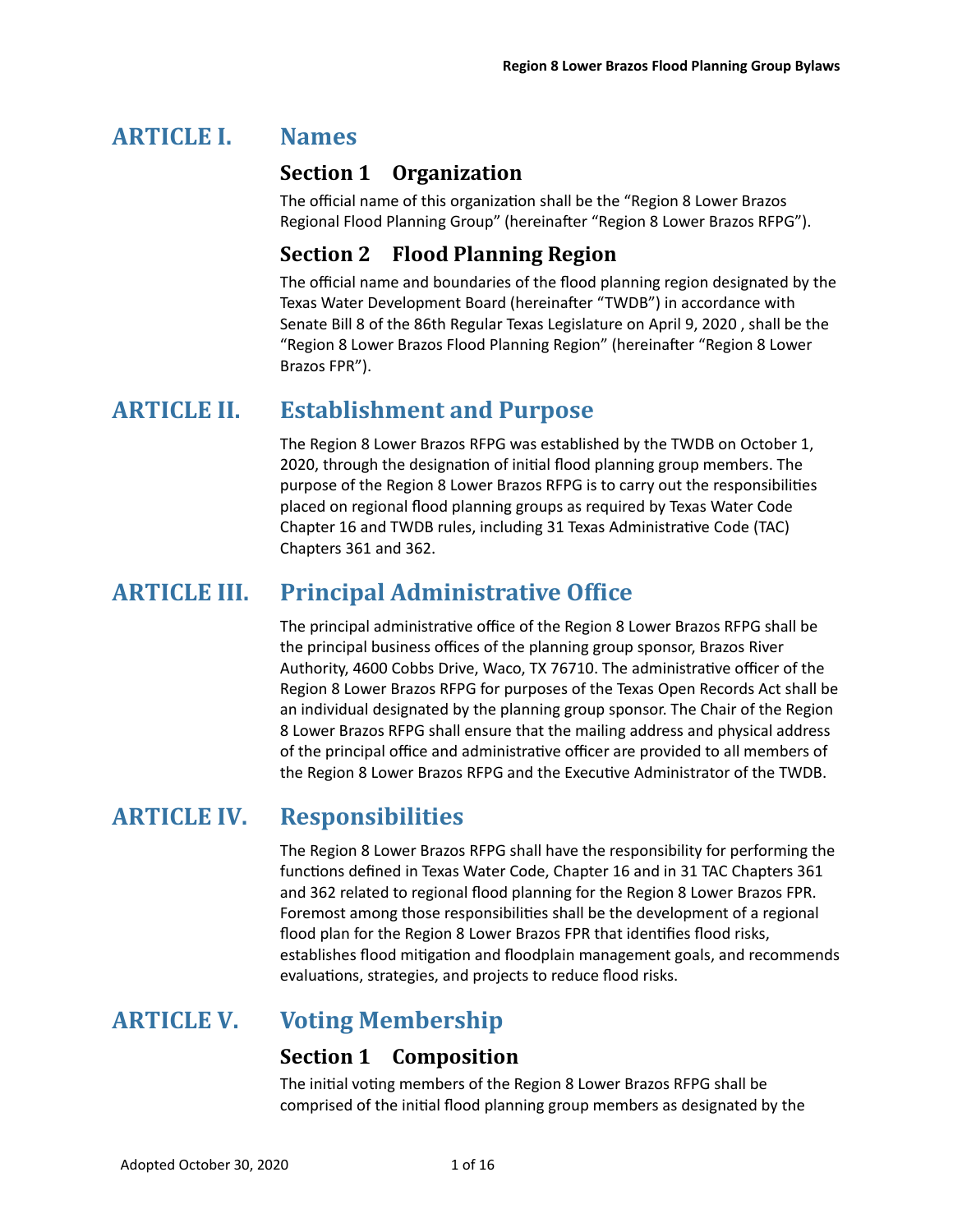TWDB on October 1, 2020. The Region 8 Lower Brazos RFPG may subsequently add additional voting members through a process in conformance with these bylaws, specifically Section 4 of this Article.

The Region 8 Lower Brazos RFPGs shall at all times, maintain each of the required voting positions listed in 31 TAC §361.11(e). However, if the Region 8 Lower Brazos FPR does not have an interest in one of the categories, then the Region 8 Lower Brazos RFPG shall so advise the Executive Administrator of the TWDB and an individual member designation may not be required.

The Region 8 Lower Brazos RFPG shall provide a current list of its voting and non-voting positions and the individual member name that fills each position to the TWDB.

The voting membership of the Region 8 Lower Brazos RFPG shall not exceed 18 members.

#### <span id="page-5-0"></span>**Section 2 Terms of Office**

The terms of all initial voting members shall expire on July 10, 2023. Upon the expiration of the initial terms, all voting members shall draw lots for additional terms of five years or two years, such that half of the voting members' terms will expire in two additional years and the other half in five additional years. If there is an odd number of voting members at the time that lots are drawn, one more than half shall draw lots for the two-year terms.

Except for the initial terms of the initial voting members and the two-year terms described above, all subsequent terms of office for voting members shall be five years, the goal of staggering the terms of office having been accomplished. There are no limits to the number of terms a member may serve. Upon the expiration of a member's term, a majority vote of the total voting membership shall be required for the member to continue to serve for a subsequent term. If a member fails to be affirmed for a subsequent term, then the voting members shall initiate procedures to appoint a successor utilizing the process set forth under Section 4 of this Article.

#### <span id="page-5-1"></span>**Section 3 Conditions of Membership**

In order to be eligible for voting membership on the Region 8 Lower Brazos RFPG, a person must be capable of adequately representing the interest for which a member is sought, be willing to participate in the regional flood planning process, attend meetings, and abide by these bylaws.

#### <span id="page-5-2"></span>**Section 4 Selections of Members**

#### *4.1 Filling Vacancies*

No later than ninety calendar days prior to the expiration of a voting member's term, or within forty-five calendar days a�er the removal of or unan�cipated resignation of a voting member, the Region 8 Lower Brazos RFPG shall post public notice on its website and any other relevant websites and notify via email the county clerk in each county located in whole or in part in the Region 8 Lower Brazos FPR soliciting nominations for a successor, identifying the particular interest for which the nomination is sought, stating the conditions of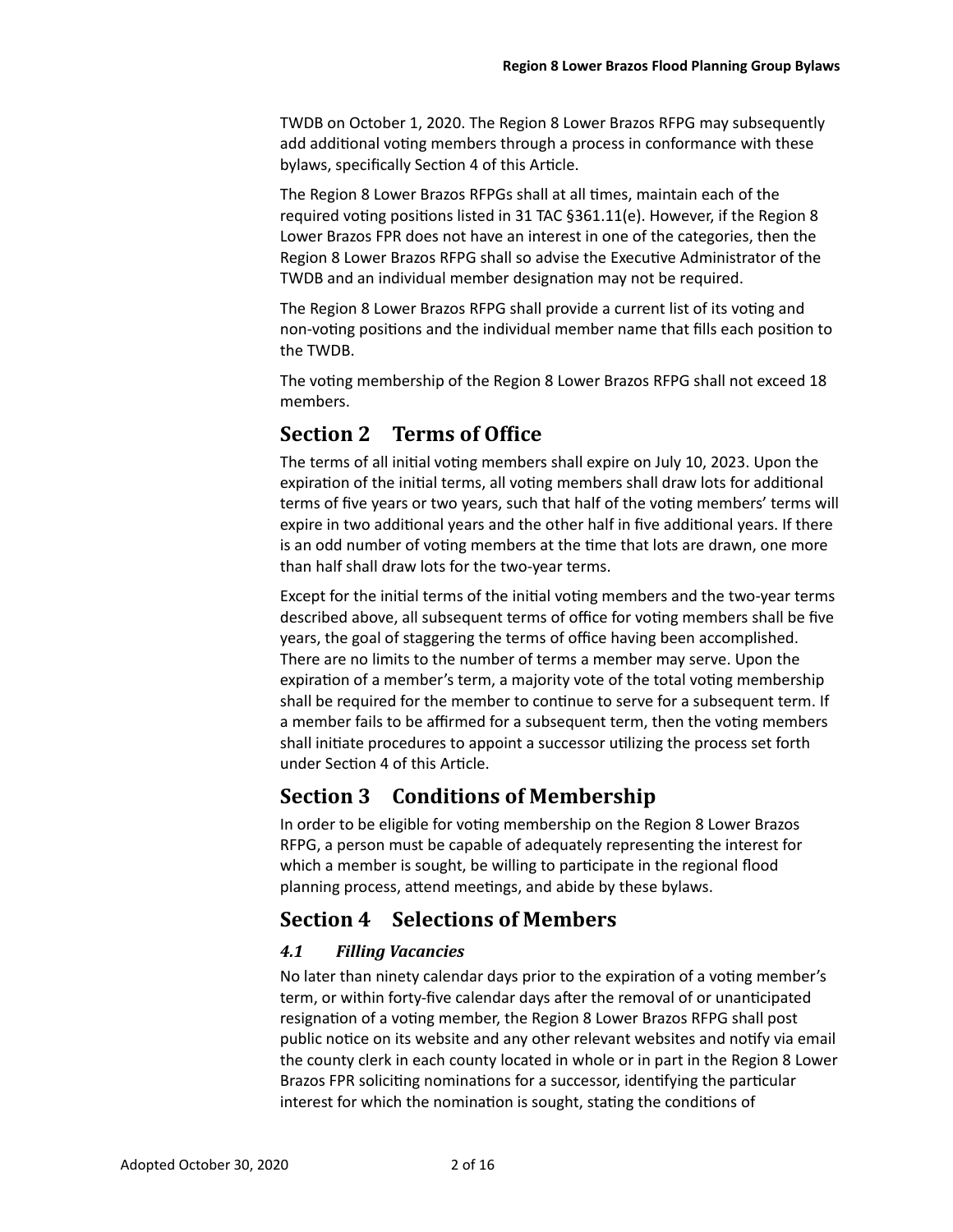membership, delineating the method for submitting nominations, and establishing a deadline for submission of nominations between thirty and fortyfive calendar days from the date that public notice was posted. Members of the Region 8 Lower Brazos RFPG may also submit nominations in the manner prescribed in the public notice.

The Region 8 Lower Brazos RFPG Executive Committee shall receive and process the nominations and, no sooner than ten calendar days after the deadline for submitting nominations, shall recommend a nominee to the voting membership as a whole, giving strong consideration to a consensus nominee from those individuals and entities that collectively represent that interest. The Executive Committee shall not be bound by the nominations received and may consider any person who meets the conditions of membership as a nominee. The voting membership as a whole shall not be bound by the recommendation of the Executive Committee and may consider any person who meets the conditions of membership as a nominee.

The voting members shall attempt to select a successor by consensus. If efforts to reach consensus fail, the Chair shall call for a vote on a nominee. A majority vote of the voting members present shall be required to appoint a successor. If the voting members fail to select a successor, the voting members shall consider other nominations until a successor can be selected by consensus or majority vote of the voting members present.

#### *4.2 Adding and Removing New Voting Positions*

In addition to selecting successor voting members to fill vacancies caused by removal or the expiration of a term, the Region 8 Lower Brazos RFPG may, at any time, add additional voting positions including in any new interest categories or additional representatives of the required interest categories in Texas Water Code §16.062(c) and 31 TAC §361.11(e), that the RFPG considers appropriate for development of its RFP. The Region 8 Lower Brazos RFPG must use the selection process set forth in this section for filling vacancies.

Adding any new voting position that increases the total number of voting positions may only occur upon a two-thirds vote of all existing voting positions (31 TAC §361.11(i)).

If a new voting position is created, the existing voting members shall select a nominee to fill the new position by majority vote of the voting members present and shall determine by consensus, but not less than agreement of a majority of the voting members present, the exact applicability of the membership term provisions and restrictions to the new member at the time of the new members selection.

The Region 8 Lower Brazos RFPG may, at any time, remove a voting position as long as the Region 8 Lower Brazos RFPGs maintains each of the required voting positions listed in 31 TAC §361.11(e). Removal of a voting position requires a majority vote of all existing voting positions. If there is currently a member serving in the voting position to be removed, that member will be removed from their position and the Region 8 Lower Brazos RFPG is not required to remove the voting member by the process set forth in Section 7 of this Article.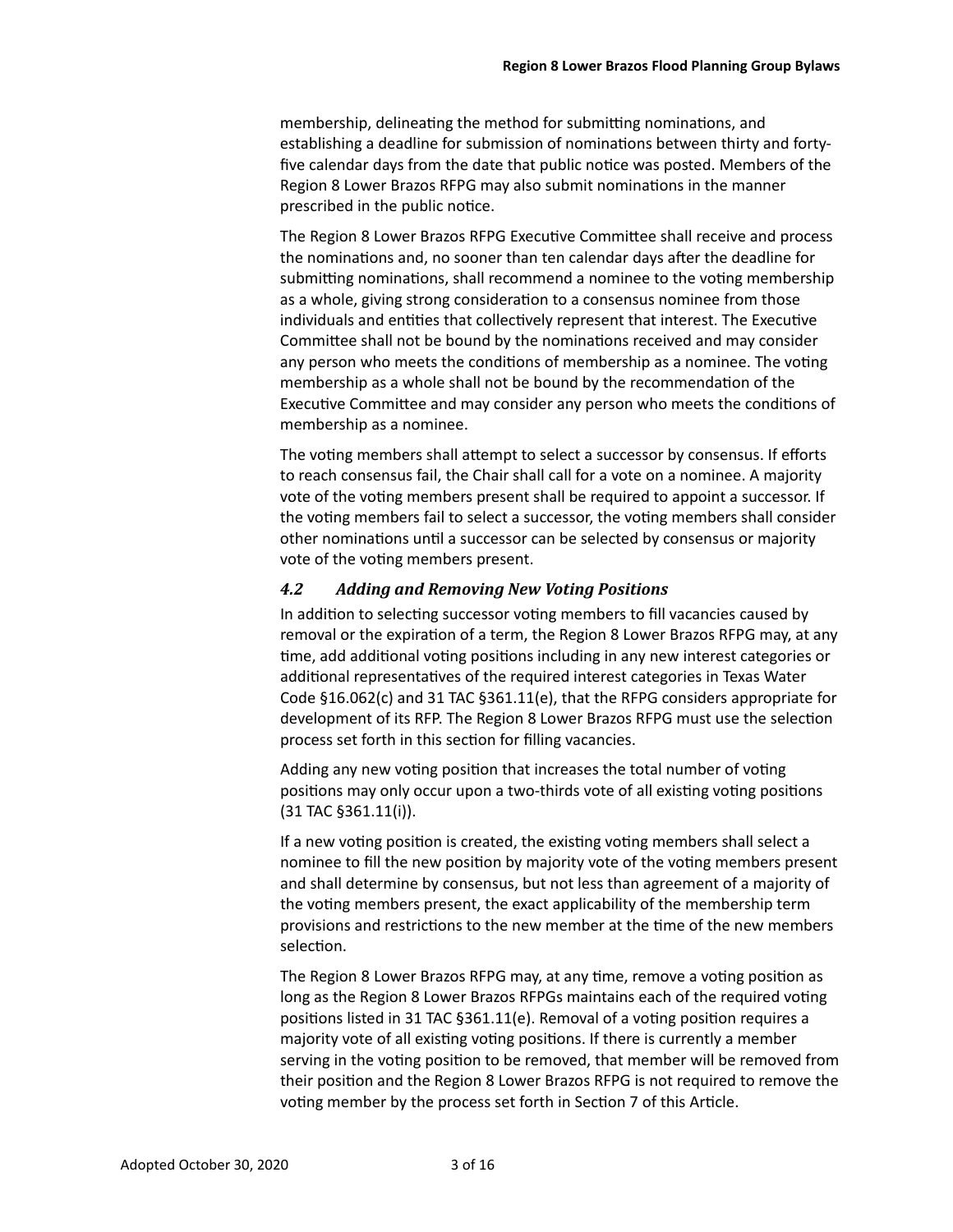If upon the designation of initial flood planning group members by the TWDB on October 1, 2020, there is a vacant voting position for one or more of the required interest categories in 31 TAC §361.11(e), the Region 8 Lower Brazos RFPG shall solicit nominations by generally utilizing the selection process set forth in this section, A nominee may be selected to fill the vacant voting position upon a majority vote of the voting members present.

In both the consideration of nominees and the selection of new voting positions and members, the Executive Committee and other voting members shall strive to achieve geographic, ethnic, and gender diversity.

#### *4.3 Outgoing Members*

Outgoing voting members shall be given the opportunity to fully participate in the selection process for their successors and shall serve until their successors take office. However, no member shall participate in a vote in which he or she is a nominee.

Because initial members continue to serve for additional terms of either two or five years at the end of their initial terms as set forth under Section 2 of this Article, this Section 4 shall not apply to the regular expiration of the initial terms of the initial members; however, this section shall apply to the selection of a successor for a removed voting member during the initial terms.

#### <span id="page-7-0"></span>**Section 5 Attendance**

All members shall make a good faith effort to attend all Region 8 Lower Brazos RFPG meetings. Records of attendance shall be kept by the Secretary at all Region 8 Lower Brazos RFPG meetings and hearings and presented as part of the minutes. Voting members of the Region 8 Lower Brazos RFPG that have recorded absences from three consecutive meetings and/or hearings, or at least one-half of the sum of all mee�ngs and hearings in the preceding twelve months, shall be considered to have engaged in excessive absenteeism and shall be subject to removal from membership under Section 7 of this Article.

#### <span id="page-7-1"></span>**Section 6 Code of Conduct**

Members and designated alternates of the Region 8 Lower Brazos RFPG shall conduct the business of the Region 8 Lower Brazos RFPG in an ethical manner and shall avoid any form or appearance of a conflict of interest, real or apparent, by observing the following:

**(a)** No member or designated alternate of the Region 8 Lower Brazos RFPG shall:

(1) Solicit or accept gratui�es, favors, or anything of monetary value from suppliers or potential suppliers of services, materials, or equipment, including subcontractors under recipient contracts; or (2) Participate in the selection, award, or administration of a procurement where the member or designated alternate has a financial or other

substantive interest in the organization being considered for award. Such conflict may be due to any of the following having a financial or familial relationship with the organization:

- (i) the member or designated alternate;
- (ii) the member's or designated alternate's family;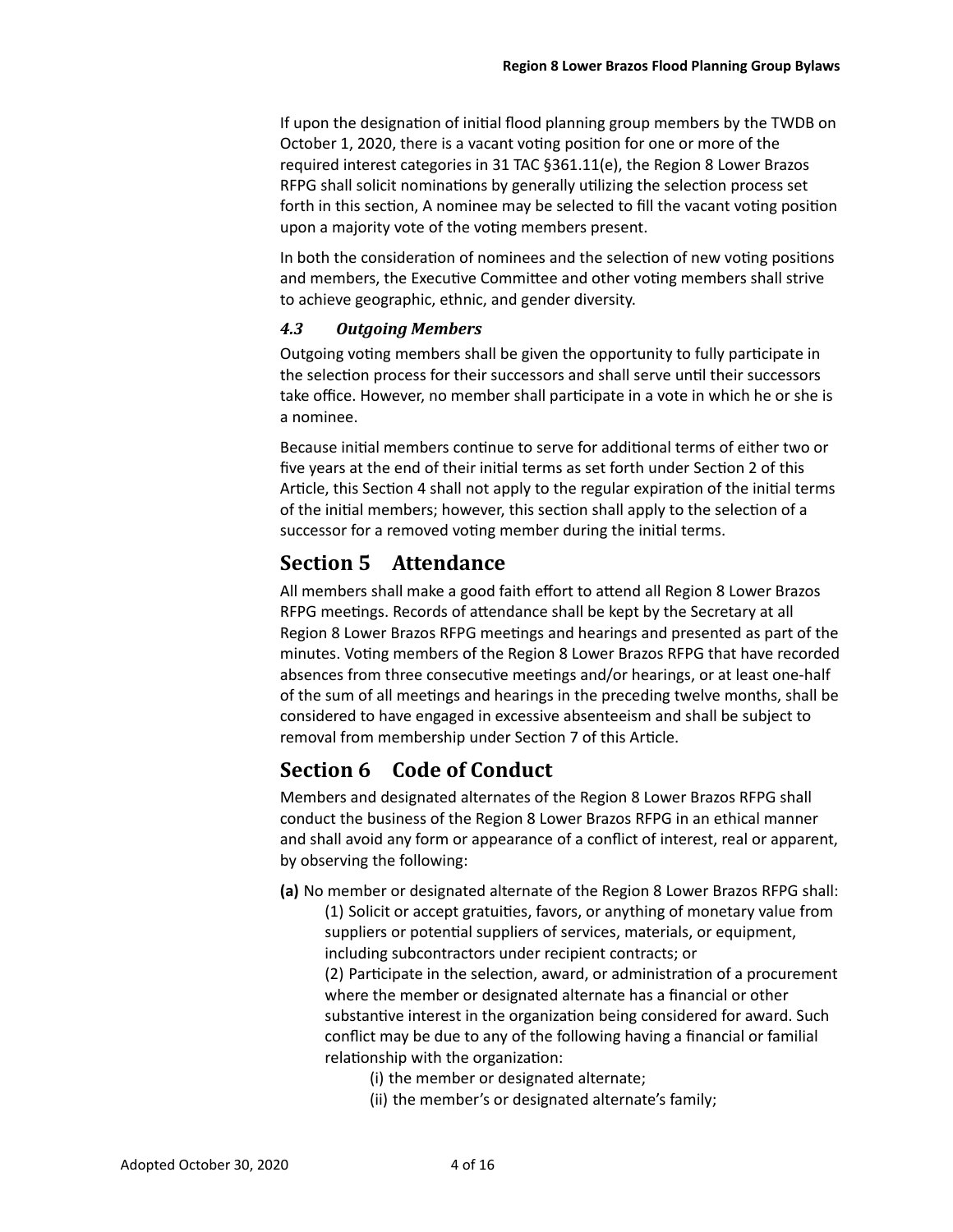- (iii) the member's or designated alternate's business partner(s); or
- (iv) a person or organization that employs, or is about to employ,
- any of the persons listed in (i)-(iii), above.
- (3) Participate in any deliberation, decision, or vote that would constitute a conflict of interest under federal, state, or local law.

**(b)** Potential conflicts of interest shall be clearly stated by the voting member or designated alternate prior to any deliberation or action on an agenda item with which the voting member or designated alternate may be in conflict. Where the potential conflict is restricted to a divisible portion of an agenda item, the Chair may divide the agenda item into parts, at the Chair's discretion, for deliberation and voting purposes. An abstention from participation in deliberations, decisions, or voting and the reasons therefor shall be noted in the minutes.

#### <span id="page-8-0"></span>**Section 7 Removal of Voting Members**

(a) Grounds for Removal of Voting Members. The following shall constitute grounds for removal of a voting member:

(1) engaging in excessive absenteeism as defined under Section 5 of this Article

(2) any violation or attempted violation of the Public Information Act (Government Code Chapter 552) or the Open Meetings Act (Government) Code Chapter 551);

(3) failure to abide by the code of conduct provisions set forth under Section 6 of this Article;

(4) change in status so that the member no longer represents the interest he or she was selected to represent;

(5) falsifying documents;

(6) any other serious violation of these bylaws as may be determined by the voting members; or

(7) the voting member's designated alternate engages in any acts described in subdivisions (2), (3), (5) or (6) of this subsection.

**(b) Process for Removing Voting Members.** Voting members may be removed at any time for any of the grounds for removal of voting members set forth in subsection (a) of this section. Any member with knowledge or suspicion that a voting member or designated alternate has engaged in acts or that events have occurred constituting a ground for removal under subsection (a) of this section shall report such information or suspicion to the Chair. The Chair, upon discovering or receiving such information, shall make a written request to that member to verify or refute the alleged acts or events. The member shall provide a written response to the Chair within fifteen calendar days from the date of receipt of the Chair's request. Within five calendar days of receipt of the member's response, the Chair shall forward copies of the response to the voting members. If the Chair believes that a ground for removal may exist or if the member fails to provide a timely response to the Chair's request, the Chair shall confer with the Executive Committee regarding the matter. The Executive Commitee may vote to place an item on the next subsequent agenda addressing the possible removal of the member. If the Chair does not believe that a ground for removal exists and indicates that he or she will not place an item on the next agenda addressing the possible removal, then a writen request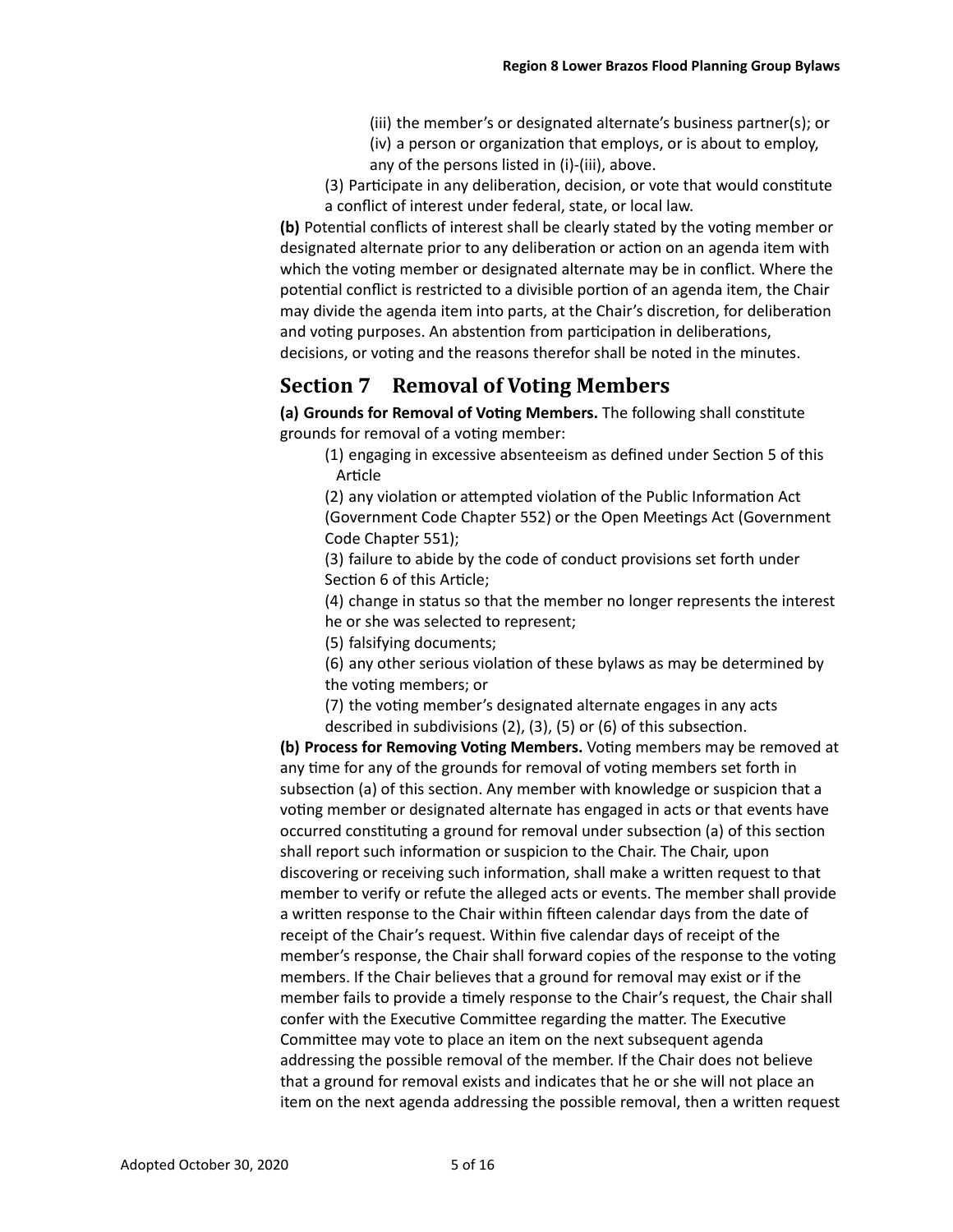from five voting members will be required to place an item on a subsequent meeting agenda addressing the possible removal of the member. At the meeting, all discussion and debate with regard to the possible removal shall take place in a closed, execu�ve session, but the final vote on removal shall take place in an open meeting. During the executive session, the Chair shall lay out all of the correspondence and information that has been received related to the possible removal and the member subject to the possible removal may present evidence refuting or verifying the information presented. The voting members may remove the member by a majority vote of the voting members present. The member subject to the removal action shall not participate in any way in the removal vote, nor shall his or her membership count as part of the voting members present of calculating a majority vote.

## <span id="page-9-1"></span><span id="page-9-0"></span>**ARTICLE VI. Non-Voting Membership**

#### **Section 1 Mandatory Members**

The non-voting members of the Region 8 Lower Brazos RFPG shall include the non-voting members set forth in 31 TAC §361.11(f)(1)-(7). As necessary, the Region 8 Lower Brazos RFPG shall include members designated by upstream or downstream RFPGs or members from neighboring RFPGs touching the Gulf Coast, as set forth in 31 TAC §361.11(f)(8)-(9). Such designees shall have no terms of office and shall serve until replaced by the designating entity. However, if the voting members decide by a majority vote of the voting members present, that a particular designee is hindering the regional flood planning efforts of the Region 8 Lower Brazos RFPG, the Chair shall make a writen request to the en�ty requesting the designation of another person to serve as the entity's designee.

In accordance with 31 TAC 361.11(f)(8), if there is an upstream or downstream FPR that is located within the same river basin as the Region 8 Lower Brazos FPR, the Region 8 Lower Brazos RFPG must designate a non-voting member liaison to coordinate with the upstream or downstream RFPG.

In accordance with 31 TAC 361.11(f)(9), if Region 8 Lower Brazos RFPG touches the Gulf Coast, the Region 8 Lower Brazos RFPG must designate a non-voting member liaison to coordinate with neighboring RFPGs that also touch the Gulf Coast.

#### <span id="page-9-2"></span>**Section 2 Discretionary Members**

The voting members of the Region 8 Lower Brazos RFPG may choose to create a new non-voting position to represent a specific entity by a two-thirds vote of the voting members present. The Chair shall make a written request within ten calendar days to the entity requesting the designation of a person to serve as the entity's designee. Such designees shall have no terms of office and shall serve until replaced by the designating entity or until the entity is removed as a non-voting member. However, if the voting members determine by a majority vote of the voting members present vote that a particular designee is hindering the regional flood planning efforts of the Region 8 Lower Brazos RFPG and that the entity should remain as a non-voting member, the Chair shall make a written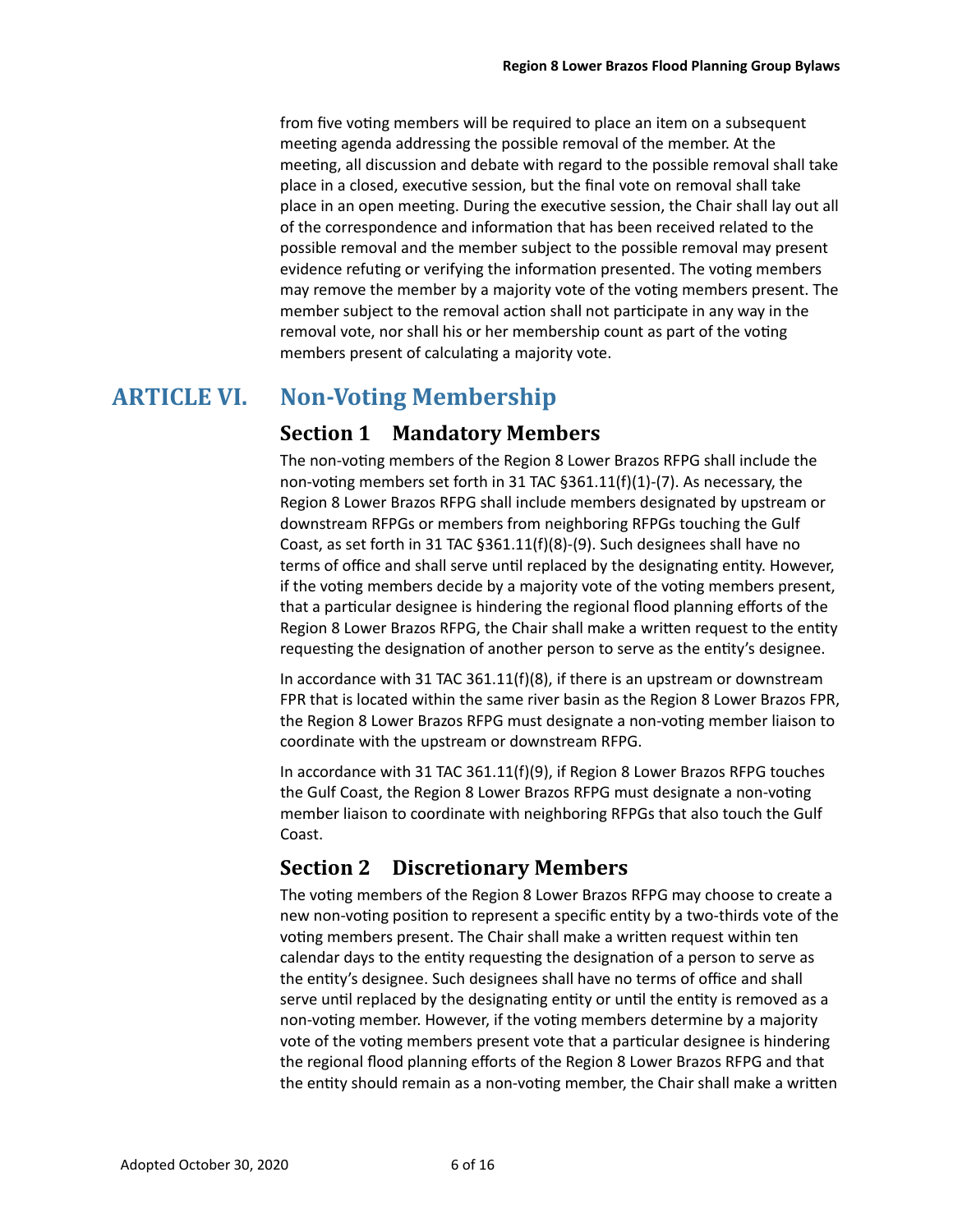request within ten calendar days to the entity requesting the designation of another person to serve as the entity's designee.

In addition to creating new non-voting positions for specific entities, the Region 8 Lower Brazos RFPG may, at any time, create non-voting positions for specific interest categories that the RFPG considers appropriate for development of its RFP by a two-thirds vote of voting members present. The Region 8 Lower Brazos RFPG must use the selection process set forth in Article V, Section 4.

#### **Section 3 Code of Conduct**

All non-voting members shall comply with the code of conduct provisions under Section 6 of Article V of these bylaws.

## <span id="page-10-1"></span><span id="page-10-0"></span>**ARTICLE VII. Designated Alternates**

Each member shall designate an alternate to represent him/her when he/she is unable to attend a meeting. Each member must notify the Chair in writing of the name and appropriate contact information of the member's designated alternate at least forty-eight hours prior to the first meeting at which the designated alternate will appear on behalf of the member. If the member fails to provide such notice, the Chair may forbid the participation of the designated alternate at the meeting or hearing. The Chair shall not recognize the designation of more than one alternate per member at any given time. The Chair shall not recognize more than two alternate designations of any kind per member per calendar year unless the Region 8 Lower Brazos RFPG expressly decides to waive this provision.

The designated alternate shall enjoy the same voting privileges, or lack thereof, and shall be bound by the same duties, terms, and conditions as the member they represent, except as otherwise provided in these bylaws. However, a designated alternate for a voting member who serves as an officer shall not be allowed to serve in the capacity as an officer in the member's absence.

The Chair shall provide each member with a current list of all members and their designated alternates.

## <span id="page-10-3"></span><span id="page-10-2"></span>**ARTICLE VIII. Of�icers**

#### **Section 1 Officers, Restrictions, and Terms of Office**

Voting members of the Region 8 Lower Brazos RFPG shall select from the voting membership a Chair, Vice Chair, and Secretary to serve as officers. Each officer shall serve a term of one calendar year. However, the terms of the initial officers selected under Section 2 of this Article shall expire when the regular officers take office as provided under this Article. Except as provided under Section 4 of this Article, an officer shall serve until his or her successor takes office. No two voting members representing the same interest shall serve as officers at the same time. Elections shall be held annually, with no restrictions on the number of consecutive terms an individual may serve as an officer other than those that apply because of his or her status as a voting member under these bylaws.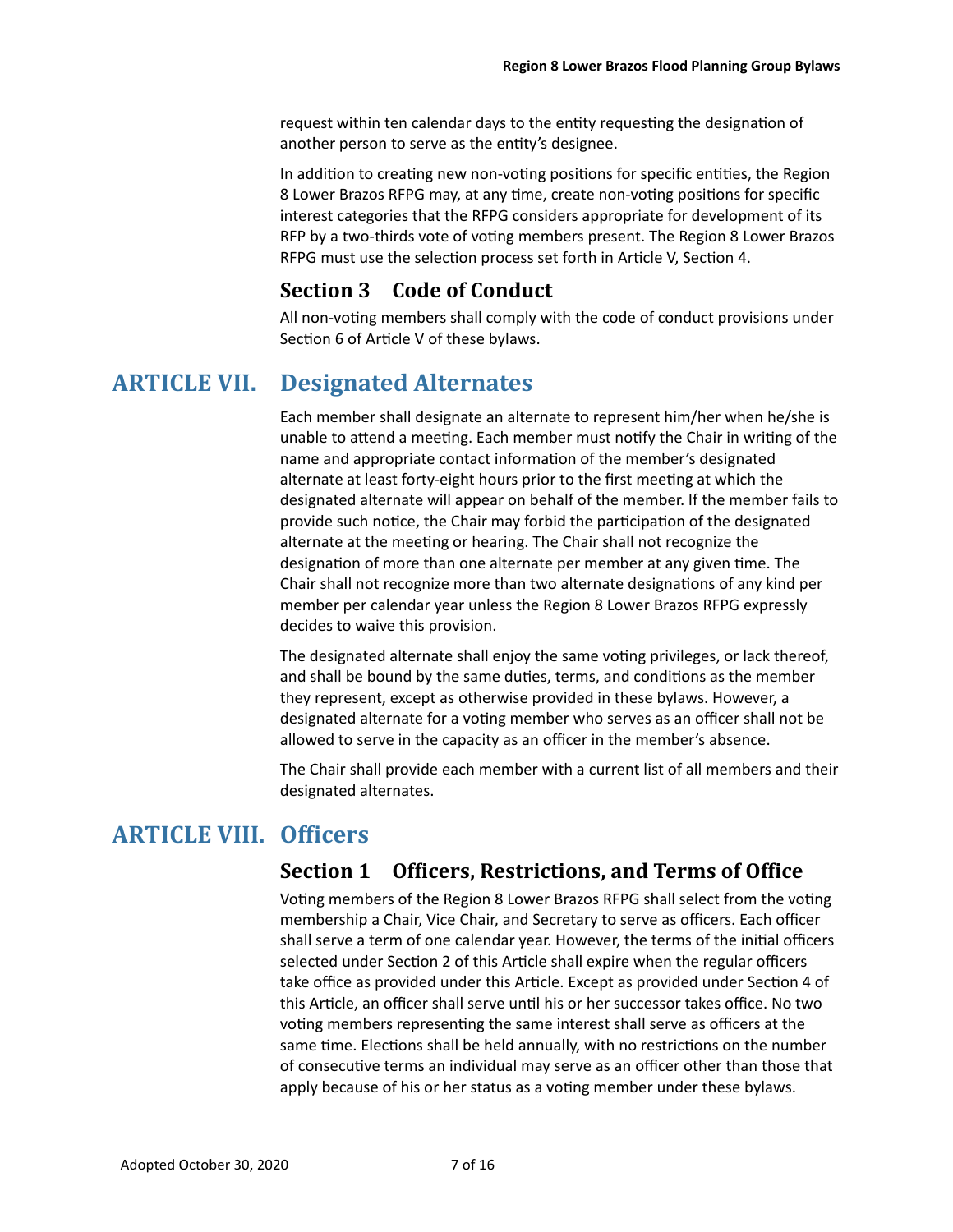### <span id="page-11-0"></span>**Section 2 Selection**

(a) Initial Officers. No later than at the next meeting after the adoption of these bylaws, the voting members shall select initial officers. Nominations shall be made from the floor by voting members. The voting members shall select officers from among the nominees by consensus if possible, but not less than agreement of a majority of the voting members present.

**(b) Regular Officers.** Beginning January 01, 2022, regular officers shall be selected at the first meeting of each calendar year after the calendar year in which these bylaws were adopted. Written notice of the meeting to select officers shall be sent to all members of the Region 8 Lower Brazos RFPG by the current Secretary thirty calendar days prior to the meeting. Nominations shall be made from the floor by voting members. The voting members shall select officers from among the nominees by consensus, but not less than agreement of a majority of the voting members present.

#### <span id="page-11-1"></span>**Section 3 Removal of Officers**

Any officer may be removed from office for any of the grounds for removal of voting members set forth under Article V of these bylaws, or for repeated failure to carry out the duties of the office. Removal of an officer shall be decided by a majority vote of the voting members present. Removal of an officer shall be set as an agenda item at the next scheduled meeting upon written request signed by five voting members to the Chair or Secretary. The Chair or Secretary receiving the request shall notify the officer in writing that he or she shall be subject to a removal action at the next scheduled meeting. At the meeting, all discussion and debate with regard to the possible removal shall take place in a closed, executive session, but the final vote on removal shall take place in an open meeting. During the executive session, the presiding officer shall lay out the information that has been received related to the possible removal, and the officer subject to the possible removal action may present evidence refuting or verifying the information presented. If the Chair is the subject of the possible removal action, the Vice-Chair shall preside over the meeting during the agenda item concerning the Chair's removal. The officer subject to the removal action shall not participate in any way in the removal decision, nor shall his or her membership count as part of the total membership for purposes of calculating a majority vote. The notice of the meeting shall be posted in accordance with the Open Meetings Act and shall state that the issue of possibly removing the officer will be on the agenda. Any vacancy caused by the removal shall be filled as provided under Section 4 of this Article. Removing an officer from their office under this section does not remove the member from their voting position on the Region 8 Lower Brazos RFPG. To remove a voting member from their voting position, the Region 8 Lower Brazos RFPG must follow to the removal process under Article V. Section 7.

#### <span id="page-11-2"></span>**Section 4 Vacancies of Officers**

Whenever an officer vacancy exists because of death, resignation, or removal, the vacancy shall be filled within thirty days of the event causing the vacancy. Nominations shall be made from the floor by voting members. The voting members shall select a replacement officer from among the nominees by a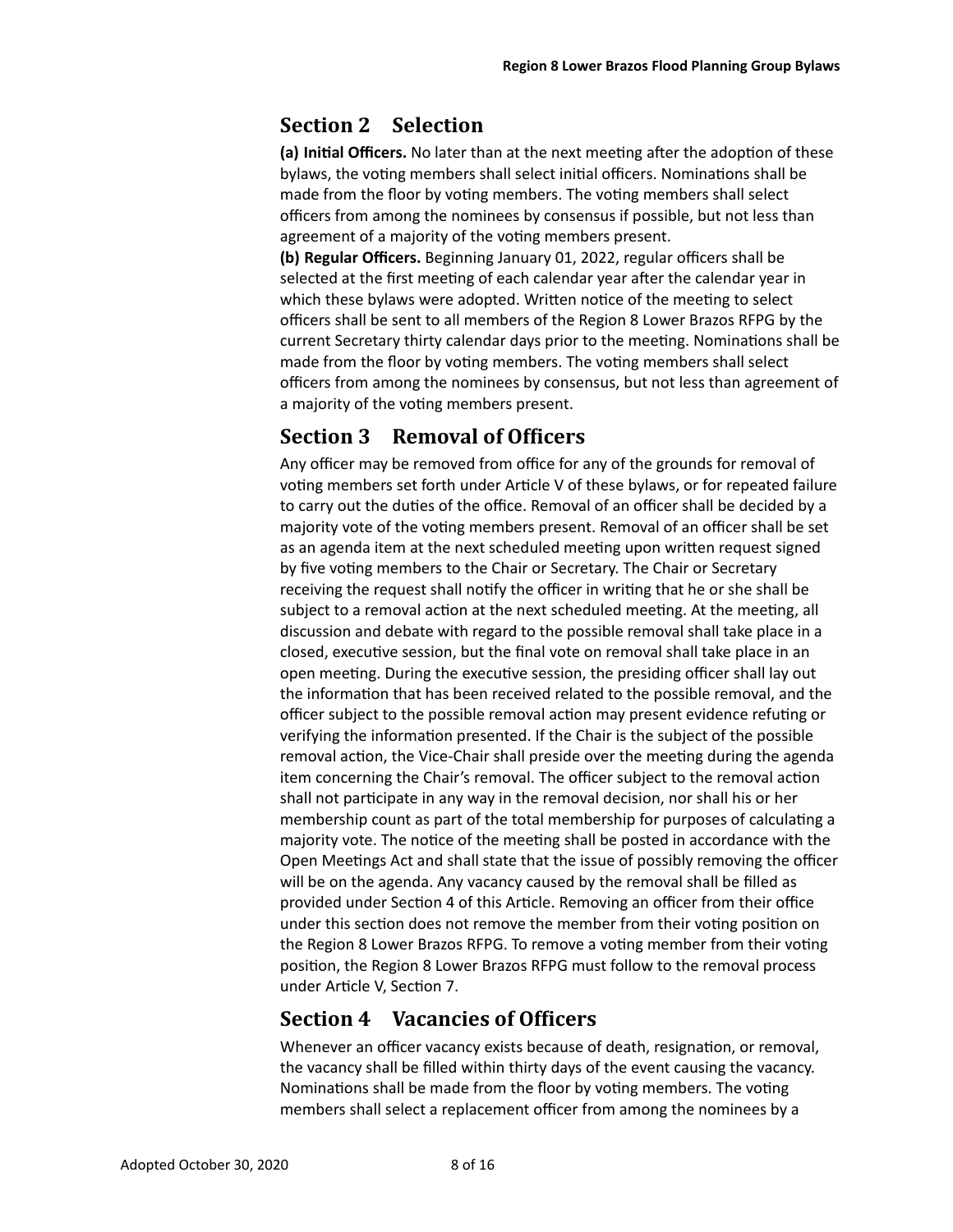majority vote of the voting members present. The next highest-ranking officer shall serve in the vacant position until a successor takes office, unless the office of the Secretary becomes vacant, in which case the Chair shall appoint a willing voting member to serve as Secretary until the successor to the Secretary takes office. The person selected to fill a vacancy for an officer shall serve for the unexpired term of his or her predecessor in office.

#### <span id="page-12-0"></span>**Section 5 Duties of Each Officer**

**(a) Chair.** The Chair shall be the execu�ve officer of the Region 8 Lower Brazos RFPG. The Chair will preside at all meetings of the Region 8 Lower Brazos RFPG and perform all duties provided by these bylaws. If the Chair is unable to carry out his/her duties, the Vice Chair shall assume the duties of the Chair. **(b) Vice Chair.** The Vice Chair shall assist the Chair in the discharge of his/her duties and, in the absence of the Chair, shall assume the Chair's full responsibilities and duties. In the event the Chair is unable to carry out his/her duties, the Vice Chair shall serve as Chair until the Region 8 Lower Brazos RFPG elects a new Chair under Section 4 of this Article. The Vice-Chair shall perform other duties as assigned by the Chair, or these bylaws.

**(c) Secretary.** The Secretary shall oversee the preparation of the minutes and take attendance of the Region 8 Lower Brazos RFPG meetings. The minutes and atendance shall be kept as part of the Region 8 Lower Brazos RFPG official records. The Secretary shall ensure that all notices are properly posted as provided in the bylaws, as required by law, and as required by the Texas Open Meetings Act. The Secretary shall perform other duties as assigned by the Chair or these bylaws. If the both the Chair and Vice Chair are unable to carry out the duties of the Chair, the Secretary shall assume the duties of the Chair.

#### <span id="page-12-1"></span>**Section 6 Executive Committee**

The Executive Committee shall be composed of five Region 8 Lower Brazos RFPG members, including the Chair, Vice Chair, Secretary, and two voting members-atlarge. No two voting members representing the same interest shall serve as members of the Executive Committee at the same time. The two members-atlarge shall be selected annually in the same manner and with the same terms as set forth for the selection of officers under this Article. Members-at-large shall be removed and their vacancies filled in the manner prescribed for officers under this Article.

The Executive Committee shall be responsible for carrying out the duties imposed on it in these bylaws. The voting members of the Region 8 Lower Brazos RFPG may delegate administrative decisions to the Executive Committee unless provided otherwise in these bylaws.

All meetings of the Executive Committee shall comply with the provisions related to meetings generally as set forth in Article IX of these bylaws.

#### <span id="page-12-2"></span>**Section 7 Designated Alternates**

A designated alternate of a member serving as an officer shall not serve in the member's capacity as an officer in lieu of the member. When an officer is absent or otherwise unable to serve, the next highest-ranking officer shall serve for the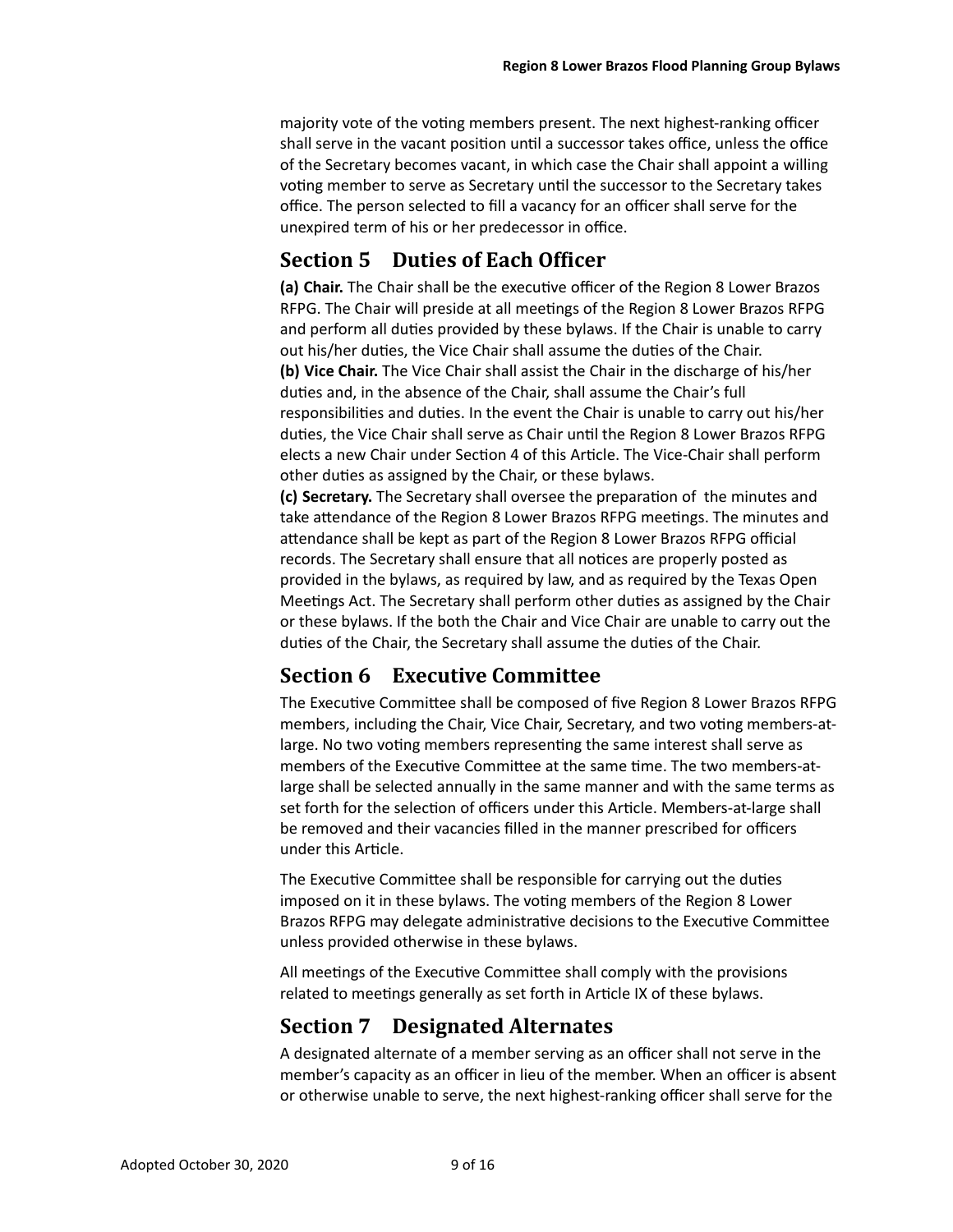officer. If no lower ranking officer exists or can serve, then a member designated by the Chair or acting Chair shall serve for the officer.

#### <span id="page-13-1"></span><span id="page-13-0"></span>**ARTICLE IX. Meetings**

#### **Section 1 Open Meetings and Notice**

All meetings of the Region 8 Lower Brazos RFPG, its committees and/or subgroups, shall be posted and open to the public in the manner of a governmental body under the Texas Open Meetings Act and as set forth in the TWDB rules. All actions of the Region 8 Lower Brazos RFPG shall be deliberated and undertaken in open meeting, unless otherwise authorized by the Texas Open Meetings Act. The time and place of meetings shall be set to facilitate, to the greatest extent possible, the par�cipa�on of the public in the regional flood planning process. In accordance with TWDB rules, specifically, 31 TAC 361.21, copies of all materials presented or discussed shall be made available for public inspection prior to and following any meeting of the Region 8 Lower Brazos RFPG.

#### <span id="page-13-2"></span>**Section 2 Regular Meetings**

At least one regular meeting of the Region 8 Lower Brazos RFPG shall be held in each quarter or more frequently. At the first meeting after the adoption of these bylaws and the first meeting of each calendar year thereafter, the Region 8 Lower Brazos RFPG shall establish and adopt a regular meeting schedule for the ensuing year. The Secretary shall ensure that an advance notice and an agenda for regular meetings will be provided to the full membership of the Region 8 Lower Brazos RFPG as set forth in TWDB rules. Supporting information and member-requested materials shall be distributed to the full membership with the notice and agenda or at the meeting, as deemed appropriate by the Chair.

#### <span id="page-13-3"></span>**Section 3 Called (Special) Meetings**

The Chair or a majority of the voting members of the Region 8 Lower Brazos RFPG may call special meetings of the Region 8 Lower Brazos RFPG. The Secretary shall ensure that advance notice and an agenda for the called meeting is provided to the full membership of the Region 8 Lower Brazos RFPG as set forth in TWDB rules and the Texas Open Meetings Act. Supporting information and member-requested materials shall be distributed to the full membership with the notice and agenda or at the meeting, as deemed appropriate by the Chair.

#### <span id="page-13-4"></span>**Section 4 Agenda**

The Secretary of the Region 8 Lower Brazos RFPG shall ensure that an agenda is prepared and distributed for all meetings, in accordance with Sections 2 and 3 of this Ar�cle. Items shall be placed on the agenda by the request of the Chair or by the request of at least two vo�ng members of the Region 8 Lower Brazos RFPG. Consideration for approval of the previous meeting's minutes, as applicable, shall always be among the first items on the agenda. Copies of the agenda and all supporting information shall be made available for public inspection prior to and following any meeting of the Region 8 Lower Brazos RFPG, in accordance with TWDB rules.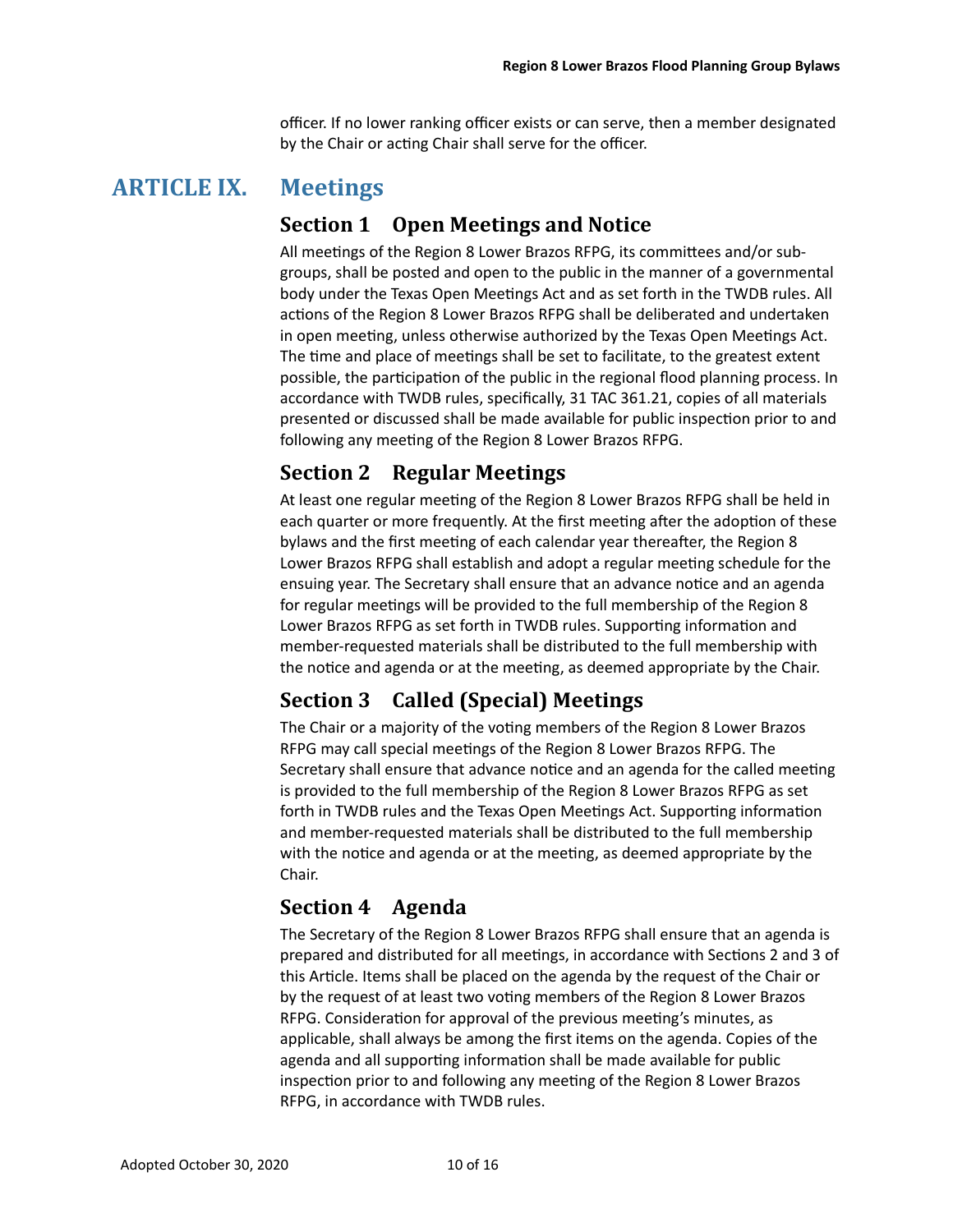#### <span id="page-14-0"></span>**Section 5 Quorum**

A quorum of the Region 8 Lower Brazos RFPG shall be a simple majority of the voting members or their designated alternates excluding vacancies. At least a quorum shall be necessary to conduct any business of the Region 8 Lower Brazos RFPG.

#### <span id="page-14-1"></span>**Section 6 Applicability of Robert's Rules of Order**

Except as otherwise provided in these bylaws, meetings of the Region 8 Lower Brazos RFPG shall be conducted under the provisions of the most current edition of *Robert's Rules of Order*. However, failure to follow *Robert's Rules of Order* shall not constitute grounds for appeal of an action or a decision of the Region 8 Lower Brazos RFPG.

#### <span id="page-14-2"></span>**Section 7 Public Meetings Required By Law**

The Region 8 Lower Brazos RFPG shall post notice and conduct public meetings that are specifically required by statute and TWDB rule, including those set forth for draft regional flood plan presentation, adoption of amendments to the regional flood plan, and final regional flood plan adoption, in accordance with the requirements of Texas Water Code Chapter 16 and TWDB rules, including 31 Texas Administrative Code (TAC) Chapters 361 and 362. Notification requirements may be different than those specified in Section 1 of this Article and are specifically delineated in Texas Water Code §16.062 and 31 TAC §361.21.

#### <span id="page-14-3"></span>**Section 8 Minutes**

**(a)** The Secretary shall ensure that minutes of all meetings of the Region 8 Lower Brazos RFPG are prepared. The minutes shall:

 $(1)$  state the subject of each deliberation;

(2) indicate each vote, order, decision, or other action taken;

(3) indicate those members in attendance, noting the presence of a quorum, and noting the presence of those members of the public who participate in the course of the meeting;

(4) represent an accurate summary of the meeting's record; and state any other information required by these bylaws to be included in the minutes.

**(b)** The Secretary shall ensure that true copies of the minutes are provided to the full membership as soon as possible following the meeting, but no later than ten calendar days prior to the next regular meeting of the Region 8 Lower Brazos RFPG.

## <span id="page-14-5"></span><span id="page-14-4"></span>**ARTICLE X. Making Decisions**

#### **Section 1 Applicability; No Written Proxies**

**(a)** Unless the method for making a par�cular decision is set forth in these bylaws, the Region 8 Lower Brazos RFPG, its commitees, and subgroups shall make all decisions utilizing the process set forth in Section 2 of this Article. **(b)** Writen proxies shall not be allowed in any decision-making by the Region 8 Lower Brazos RFPG, its commitees, or its subgroups. However, designated alternates shall be allowed to participate in decision making as set forth in these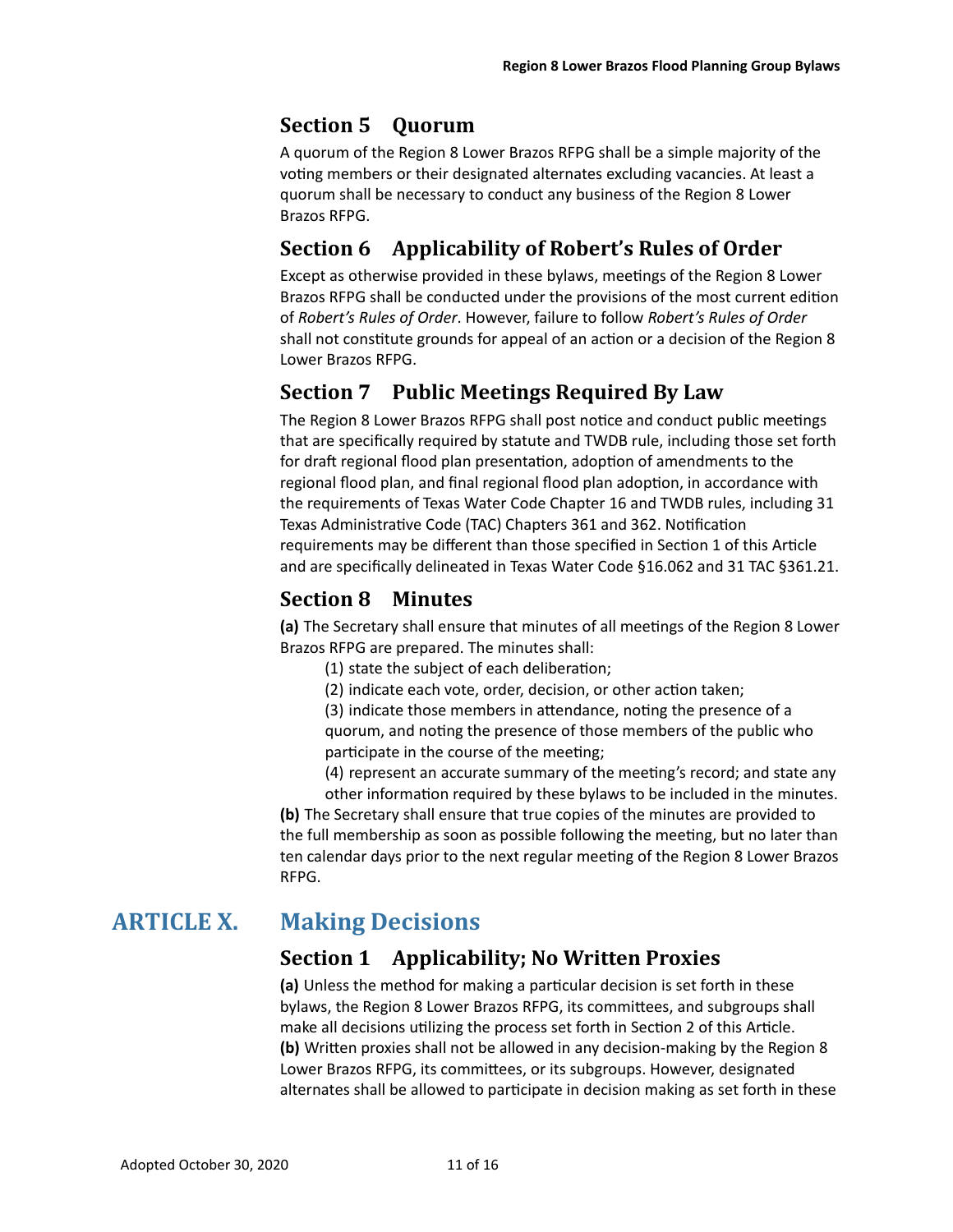bylaws. Because it is important in achieving consensus for all members to participate actively, keep up-to-date on the progress of the group, and develop a common base of information, members shall in good faith attempt to minimize the number of times they are absent from meetings or are represented by their designated alternates.

#### <span id="page-15-0"></span>**Section 2 Decision-Making Process**

**(a) Use of Consensus.** The Region 8 Lower Brazos RFPG shall atempt to make decisions using a consensus decision-making process. Consensus is an acknowledgement of agreement built by identifying and exploring all members' interests and by agreeing to a solution that satisfies these interests to the greatest extent possible. A consensus is reached when all voting members agree that their major interests have been taken into consideration and addressed in a satisfactory manner so that they can support the decision of the group, or at least not object. The process of building consensus involves the development of alternatives and the assessment of the impacts of those alternatives.

Consensus does not necessarily mean unanimity. Some members may strongly endorse a particular solution while others may accept it as a workable solution. A member can par�cipate in the consensus without embracing each element of the solution with the same fervor as other members, or necessarily having each of his or her interests satisfied to the fullest extent. In a consensus, the members recognize that, given the combination of gains and trade-offs in the decision package and given the current circumstances and alternative options, the resulting solution is the best one the voting members can make at this time.

**(b) Failure to Reach Consensus.** If after good faith negotiations it appears likely to the Chair that the voting members will be unable to reach consensus, the Chair shall entertain a motion to put the issue to a vote to be conclusively decided by a majority vote of the voting members present.

#### <span id="page-15-1"></span>**Section 3 Approving Recommended Flood Management Evaluations (FME), Flood Management Strategies (FMS), and Flood Mitigation Projects (FMP)**

The voting members of the Region 8 Lower Brazos RFPG shall finally approve each recommended FME, FMS, and FMP by a separate vote by consensus, but not less than a majority vote of the voting members present.

#### <span id="page-15-2"></span>**Section 4 Final Adoption of Regional Flood Plan; Amendments**

The voting members of the Region 8 Lower Brazos RFPG shall finally adopt the regional flood plan for the Region 8 Lower Brazos FPR, and any amendments thereto by consensus, but not less than a majority vote of the voting members present.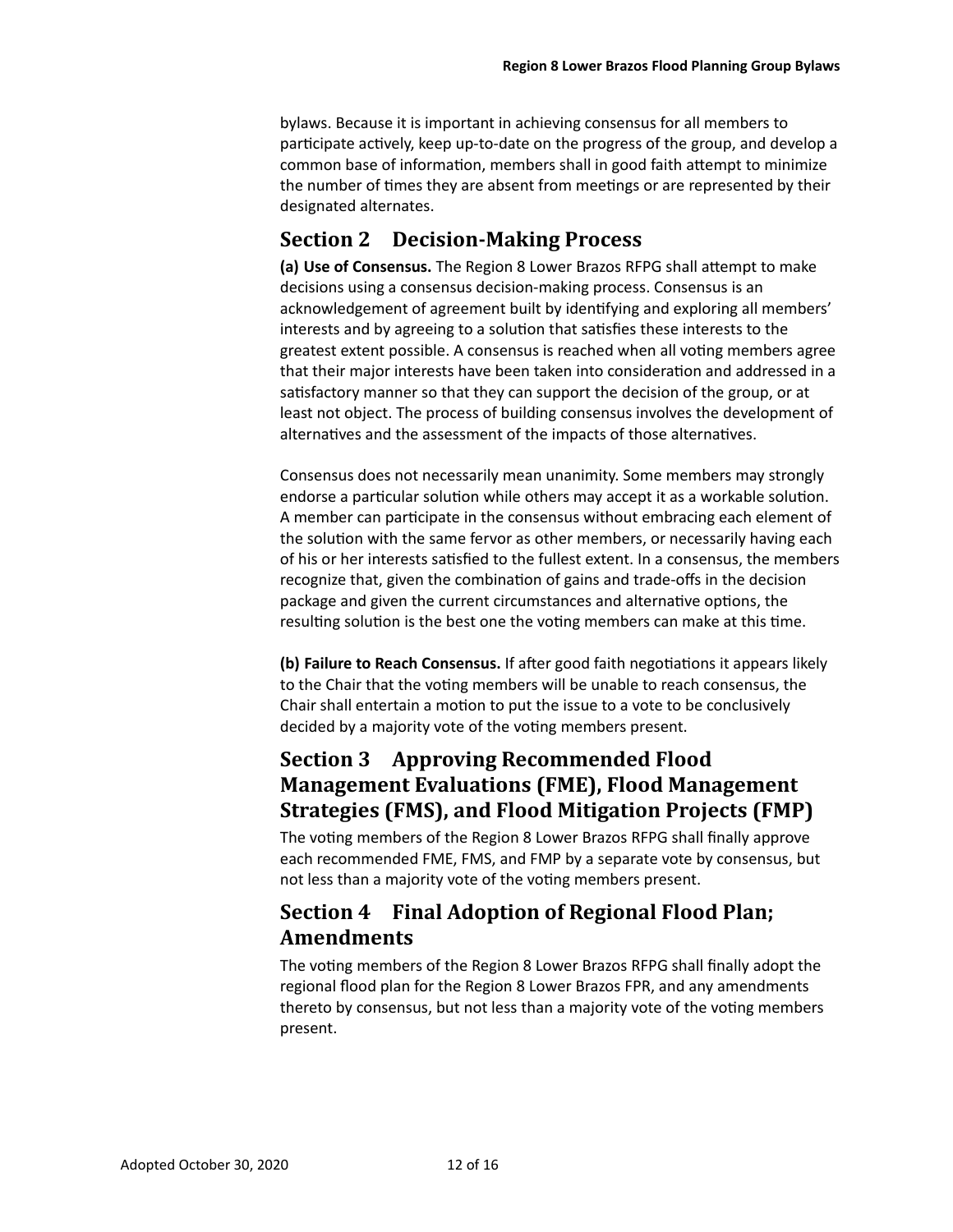## <span id="page-16-1"></span><span id="page-16-0"></span>**ARTICLE XI. Books and Records**

#### **Section 1 Required Documents and Retainment**

Records of the Region 8 Lower Brazos RFPG, including: a current membership list with addresses, affiliations, and phone numbers, if not unlisted; the current roster of officers; a copy of the written record of designation of the planning group sponsor political subdivision of the Region 8 Lower Brazos RFPG; minutes; agendas; notices; contracts, subcontracts, annual financial statements, and any and all financial records and supporting information; bylaws; records of public hearing; correspondence; memoranda; phone logs; commitee or subgroup recommendations or findings; draft and final plans; studies; data of any sort; computer records or models; executive summaries; other work products; and any other pertinent information of a public nature shall be kept at the principal office of the Region 8 Lower Brazos RFPG for a period of at least five years or the period of time required of the political subdivision serving as the planning group sponsor, whichever is longer.

The storage and dissemination of all Region 8 Lower Brazos RFPG records must comply with TAC §361.21(d) and Texas Government Code, Chapter 552 (Public Information Act) regarding the handling of confidential materials.

#### <span id="page-16-2"></span>**Section 2 Inspection and Copying**

Records of the Region 8 Lower Brazos RFPG shall be available for inspection and copying at the principal place of business of the planning group sponsor poli�cal subdivision during normal business hours. Procedures and fees for copying and inspection shall be the same as those used by the planning group sponsor political subdivision housing the principal office of the Region 8 Lower Brazos RFPG for inspection and copying of its own public records, or as prescribed in the Texas Public Information Act.

#### <span id="page-16-3"></span>**Section 3 Availability of Reports**

All reports, planning documents, and work products resulting from the regional flood planning grant funding provided by the TWDB and all supporting documentation for the development the regional flood plan shall be made available to the TWDB, the Texas Division of Emergency Management, the Texas Parks and Wildlife Department, the Texas Department of Agriculture, the Texas State Soil and Water Conservation Board, General Land Office and the Texas Commission on Environmental Quality or their successor agencies. Electronic versions of the regional flood plan will be posted on the flood planning group website and the TWDB website.

## <span id="page-16-5"></span><span id="page-16-4"></span>**ARTICLE XII. Committees**

#### **Section 1 Establishment**

The Region 8 Lower Brazos RFPG may by a majority vote of the voting members present establish commitees, subcommitees, and subgroups to assist and advise the Region 8 Lower Brazos RFPG in the development of the regional flood plan, as set forth in 31 TAC §361.12(c). The commitee, subcommitee, or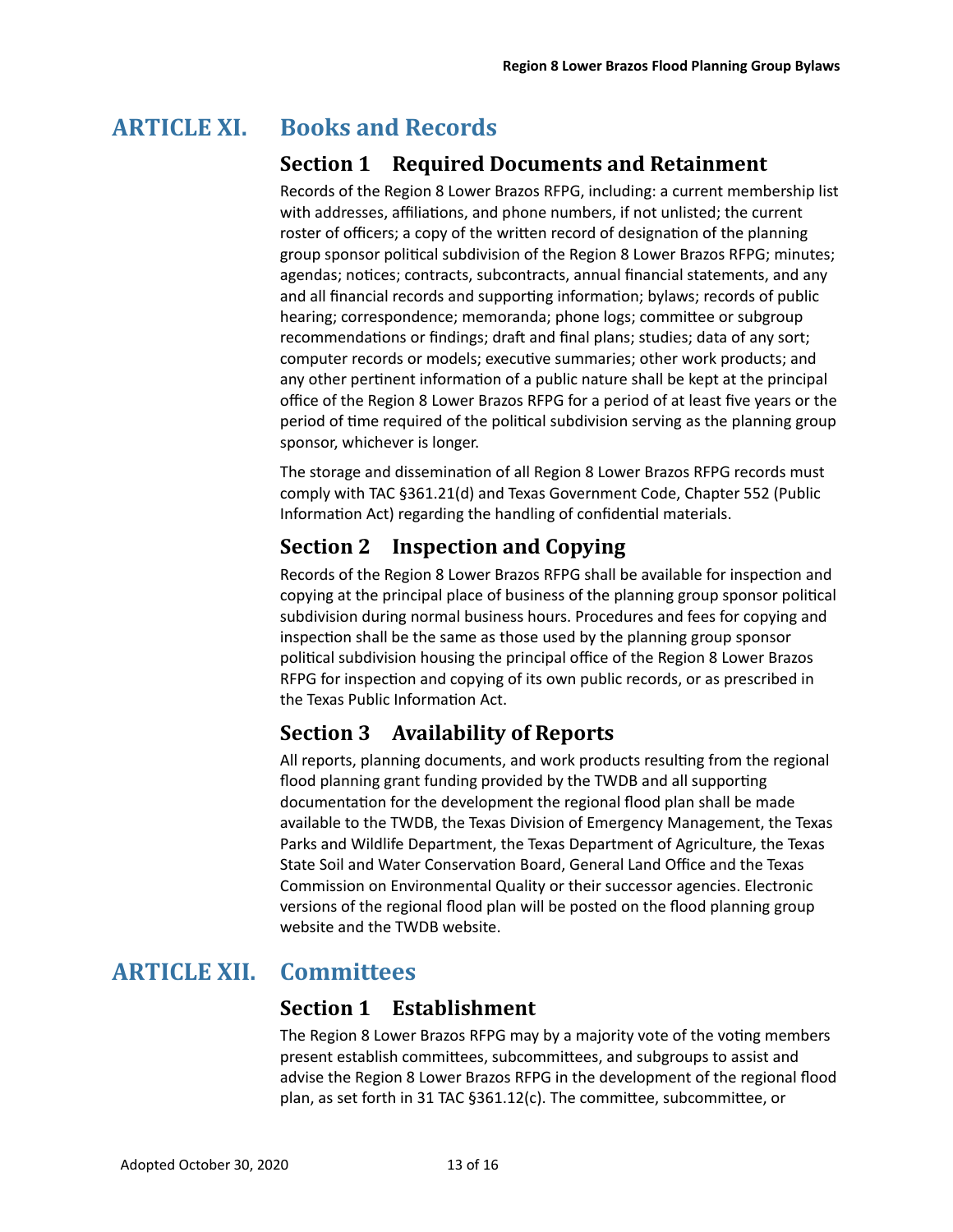subgroup may be formed to address specific issues assigned by the Region 8 Lower Brazos RFPG and may have a specified term of membership.

#### <span id="page-17-0"></span>**Section 2 Membership**

Membership in the commitees, subcommitees, and subgroups shall follow the requirements and procedures of Article V of these bylaws and 31 TAC §361.12(c). Appointment to commitees, subcommitees, or subgroups shall be made by consensus, but not less than agreement of a majority of the voting members present. The terms of office for all members of commitees, subcommittees, and subgroups shall be either upon the expiration of the term, if any, specified by the Region 8 Lower Brazos RFPG in the establishing motion for the committee, subcommittee, or subgroup, or upon the expiration of the persons membership in the Region 8 Lower Brazos RFPG.

If a RFPG creates a sub-regional commitee, subcommitee, or subgroup to address issues related to a specific geographic area smaller than the full FPR, it shall, to the extent prac�cal, define such sub-regional geographic areas based on boundaries that are conterminous with full HUC 8 watersheds located within the FPR. Sub-regional commitees, subcommitees, or subgroups formed to address issues related to a specific geographic area smaller than the full FPR must include one voting member representing each of the interest categories listed in 31 TAC §361.11(e).

#### <span id="page-17-1"></span>**Section 3 Officers**

The Chair, Vice-chair, and Secretary of a commitee, subcommitee, or subgroup established by the Region 8 Lower Brazos RFPG shall be selected from the dulyelected members of the respective committee, subcommittee, or subgroup. The Chair, Vice Chair, and Secretary of the commitee, subcommitee, or subgroup established by the Region 8 Lower Brazos RFPG shall be elected to their respective offices by a majority vote of the members of the committee, subcommittee, or subgroup. Additional committee, subcommittee, or subgroup officers with associated responsibili�es may be created as necessary by a majority vote of the members of the commitee, subcommitee, or subgroup. The additional officers shall be elected by a majority affirmative vote of the members of the commitee, subcommitee, or subgroup.

#### <span id="page-17-2"></span>**Section 4 Meetings**

Requirements and procedures for commitee, subcommitee, or subgroup meetings shall follow those established in Article IX of these bylaws, including requirements for notice. Committees, subcommittees, or subgroups may adopt their own rules of procedure, if authorized by the Region 8 Lower Brazos RFPG and the rules are not in conflict with state law, TWDB rules, or these bylaws.

#### <span id="page-17-3"></span>**Section 5 Books and Records**

Requirements and procedures for commitee, subcommitee, or subgroup books and records shall follow those established for the Region 8 Lower Brazos RFPG in Article XI of these bylaws.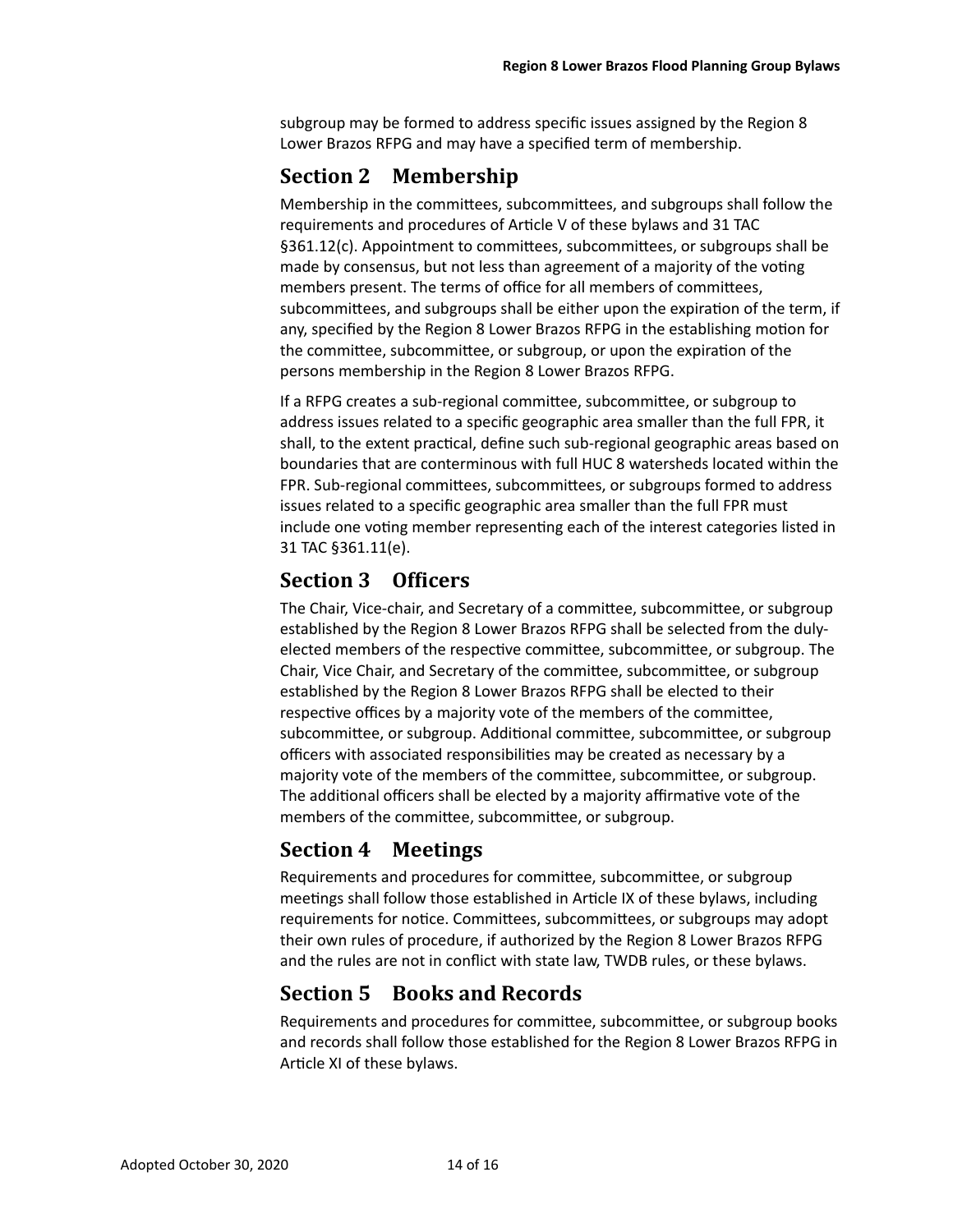#### **Section 6 Code of Conduct**

Members of a commitee, subcommitee, or subgroup are subject to the requirements of Article V, Section 6 of these bylaws.

### <span id="page-18-1"></span><span id="page-18-0"></span>**ARTICLE XIII. Compensation/Reimbursement**

Members of the Region 8 Lower Brazos RFPG are able to be reimbursed for eligible travel expenses, as authorized by the General Appropriations Act, and as limited by the TWDB regional flood planning grant contract for atendance at a posted meeting of the RFPG. All travel expenses must be documented by the members and submitted to the Chair and the planning group sponsor political subdivision designated by the Region 8 Lower Brazos RFPG to apply to TWDB for funding. The Chair of the RFPG must certify, in a public meeting, that the travel expenses are eligible for reimbursement and are correct and necessary before the planning group sponsor political subdivision contracting with the TWDB for the Region 8 Lower Brazos RFPG can compile the travel information from the members and submit reimbursement requests to the TWDB.

## <span id="page-18-2"></span>**ARTICLE XIV. Contractual Services**

The voting members of the Region 8 Lower Brazos RFPG shall approve, by a majority vote of the voting members present, persons or entities to provide contractual services for the Region 8 Lower Brazos RFPG, including all services related to preparation, development, or revisions of the regional flood plan for the Region 8 Lower Brazos FPR. However, the voting members may delegate to the Executive Committee the authority to make all administrative decisions concerning amendments to TWDB grant contracts for services related to regional flood planning, except those decisions concerning amendments related to scopes of work and budgets.

## <span id="page-18-3"></span>**ARTICLE XV. Adopting and Amending the Bylaws**

These bylaws shall have full force and effect upon approval and adoption by the voting members of the Region 8 Lower Brazos RFPG, acting on behalf of the interests comprising the Region 8 Lower Brazos FPR, and upon submission to the TWDB in compliance with 31 TAC §361.11(d). The voting members shall adopt and/ amend these bylaws by a two-thirds vote of the voting members present.

## <span id="page-18-4"></span>**ARTICLE XVI. Resolution Adopting Bylaws**

WHEREAS, no bylaws have been adopted governing the conduct of the internal affairs of the Region 8 Lower Brazos RFPG; and

WHEREAS, the set of bylaws presented to and as otherwise modified by agreement during this meeting are suitable for the purpose and their adoption is in the best interests of the Region 8 Lower Brazos RFPG; it is, therefore,